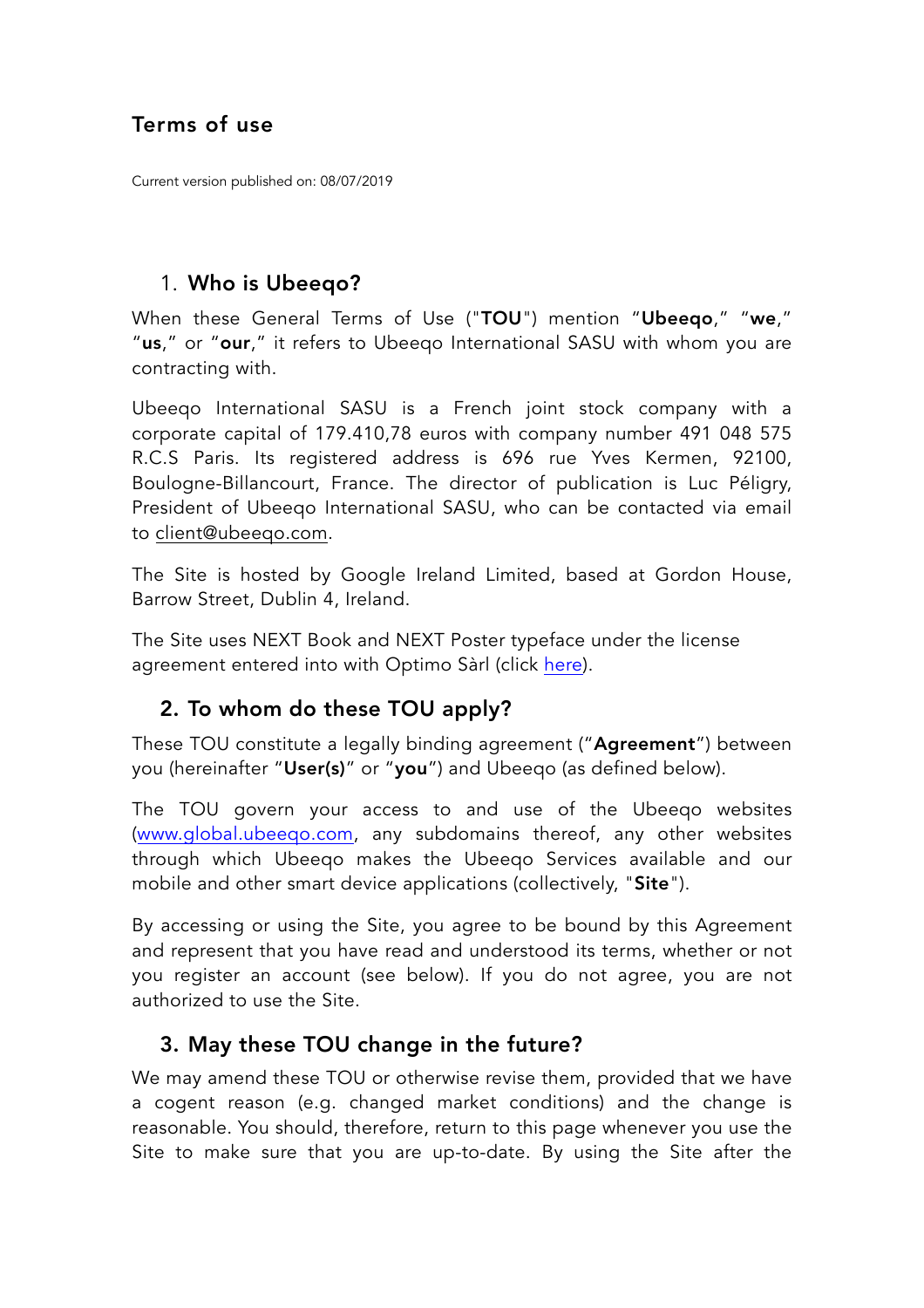publication of changes to the TOU, you accept these changes. If you do not agree, the use of our services is unfortunately no longer possible for you.

# 4. Is this a platform where I can book all my mobility services? Who are the contracting parties?

Ubeeqo provides you with digital carsharing rental services. Our Site is a platform, on which you can search for, book and pay for your carsharing rental services ("Services") directly, without leaving the Site. The Services we offer are provided either by the following affiliates or the partners of Ubeeqo International S.A.S.U:

- Blue Sostenible SL in Spain (Reg. Number: B86038064);
- Ubeeqo GmbH in Germany (Reg. Number: HRB 184084);
- Ubeeqo FRANCE SASU in France (Reg. Number: 813.077.989);
- Ubeeqo UK Limited in the United Kingdom (Reg. Number: 07789666);
- Guidami S.r.l. in Italy (Reg. Number: MI 1746725);
- ØSTERGAARD BILER A/S in Denmark (Reg. Number: 19986292)

#### (collectively, "Ubeeqo").

Accordingly, the contract formed at the booking of a service provided by our affiliates or partners is concluded with such affiliate or partner.

You must be aware that each Service we offer is governed by specific terms and conditions applicable to such Service ("Car Sharing Rental Terms"). These Car Sharing Rental Terms will be made available to you and must be reviewed and accepted prior to complete your booking.

## 5. Whom should I contact if I book a service with one of Ubeeqo's partners?

We, at Ubeeqo International S.A.S.U will be responsible for and process all your payments, also if you booked a service provided by our affiliates or partners.

Our customer service will support you with any questions you might have regarding all bookings or payments that you made, including payment claims.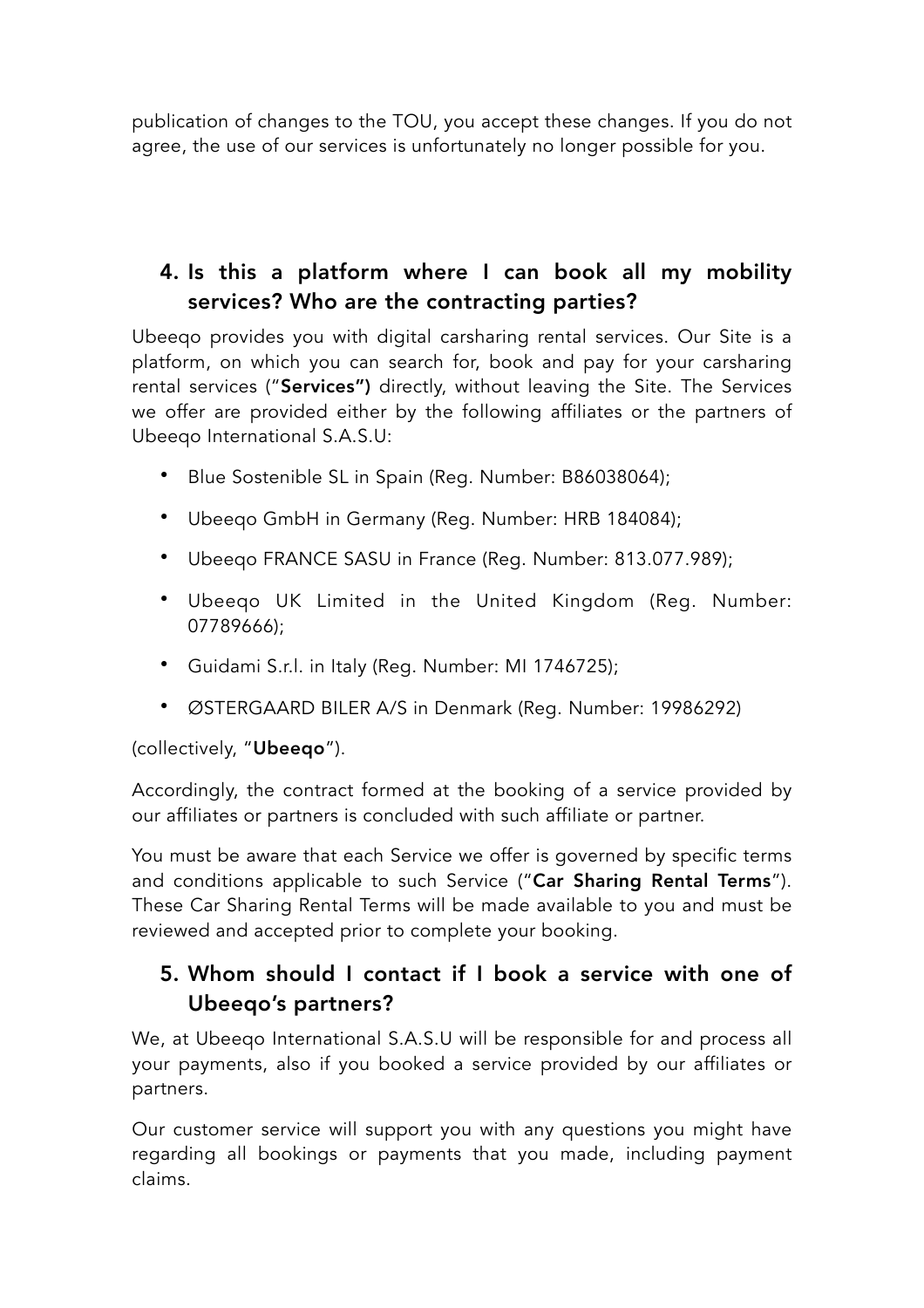# 6. Do you offer chargeable services?

Throughout the process of booking our Services, you will be given the option to subscribe to one of our chargeable services.

If you wish to do so, please select the chargeable service of your choice and complete the booking and payment transaction. Upon completion of the booking, you will receive an email confirming your order of service.

#### 7. Do I need to register?

To access our Services, you are required to register an Ubeeqo account by completing the registration form and by accepting these TOU.

Each user may only register once with Ubeeqo. You may not assign or otherwise transfer your Ubeeqo Account to another party.

## 8. What are my obligations with regards to the registration and my account?

As a condition of your access to our Services, you must provide correct and complete information during the registration process and agree to keep your account up-to-date at all times. You must inform Ubeeqo about any changes thereto via email to [client@ubeeqo.com](mailto:client@ubeeqo.com) or via phone number +33178164575. Most information can also be updated in your account by clicking on the "account setting" section.

We reserve the right to refuse registration or suspend accounts without prior notice. This will in particular be the case if we have reasons to suspect that a User would not behave in accordance with the Agreement or if the information provided to us is incorrect or incomplete.

Ubeeqo only allows its users to use the Services to the extent they meet the conditions contained in the Booking Terms.

You are responsible for maintaining the confidentiality and security of your Ubeeqo account credentials. Please change your password every 3 months in order to ensure greater security.

## 9. What if I have forgotten my password or someone has accessed my account?

If you know or suspect that your credentials have been lost, stolen or otherwise compromised by a third party, you must immediately notify Ubeeqo via email to client [client@ubeeqo.com](mailto:client@ubeeqo.com) or via phone number +33 17 81 64 575 and change your password. You can do this by either logging into your account and going to "account settings"→"personal information"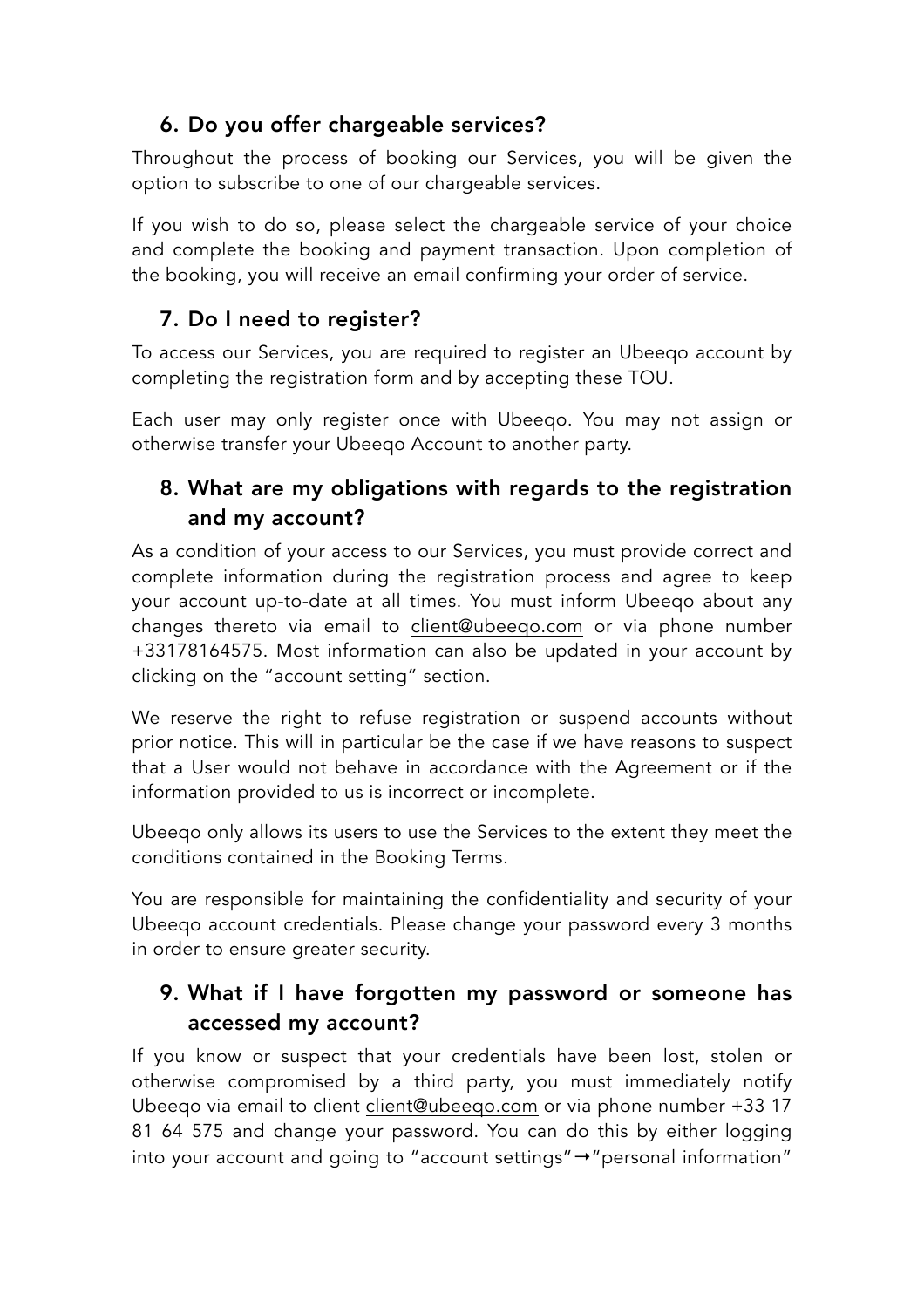and then click on "Change password" or, when logged out, by simply clicking on the "Lost password?" [link](https://www.ubeeqo.com/en/login/reset-credentials).

## 10. Does Ubeeqo offer business accounts?

You have the option to create a personal account. If you wish to set up a business account, please click [here](https://global.ubeeqo.com/en-gb/enterprise) to be redirected to our Business page.

## 11. May I authorize a third party to use my account?

Your account is not transferrable, and you may not disclose your credentials to another party. If you fail to comply or allow a third party to access your data, we may suspend your account immediately and oblige you to pay a penalty fee in accordance with the carsharing fee list at the time of rental. The current list of fees is accessible on the Site. Ubeeqo may amend the list at any time for future rentals.

## 12. How am I responsible for my account?

To the extent permitted by applicable law, you agree to be held liable for any and all activities conducted through your Ubeeqo Account, unless you provide proof of fraudulent use for which you are not liable.

## 13. What are the rules for the use of the Site?

You agree not to:

- Use the Site for any illegal, illicit or fraudulent purposes or disseminate information that is controversial, illegal, illicit, unpleasant or discriminatory;
- Use the Site or its contents for any commercial purposes;
- Interfere with third party's use of the Site;
- Use the Site in a way that might cause damage to Ubeeqo or third parties, or interfere with Ubeeqo's intellectual property rights;
- Impair the Site's operation or interfere with or disrupt the servers or networks connected to it in particular transmit any element or send or upload content containing computer viruses;
- Frame, mirror or otherwise co-brand the Site or any of its content;
- Deep-link to any portion of the Site;
- Attempt to modify, translate, adapt, edit, decompile, disassemble, or reverse engineer any software programs used by Ubeeqo in connection with the Site or the Services.

#### 14. What if I want to cancel my account?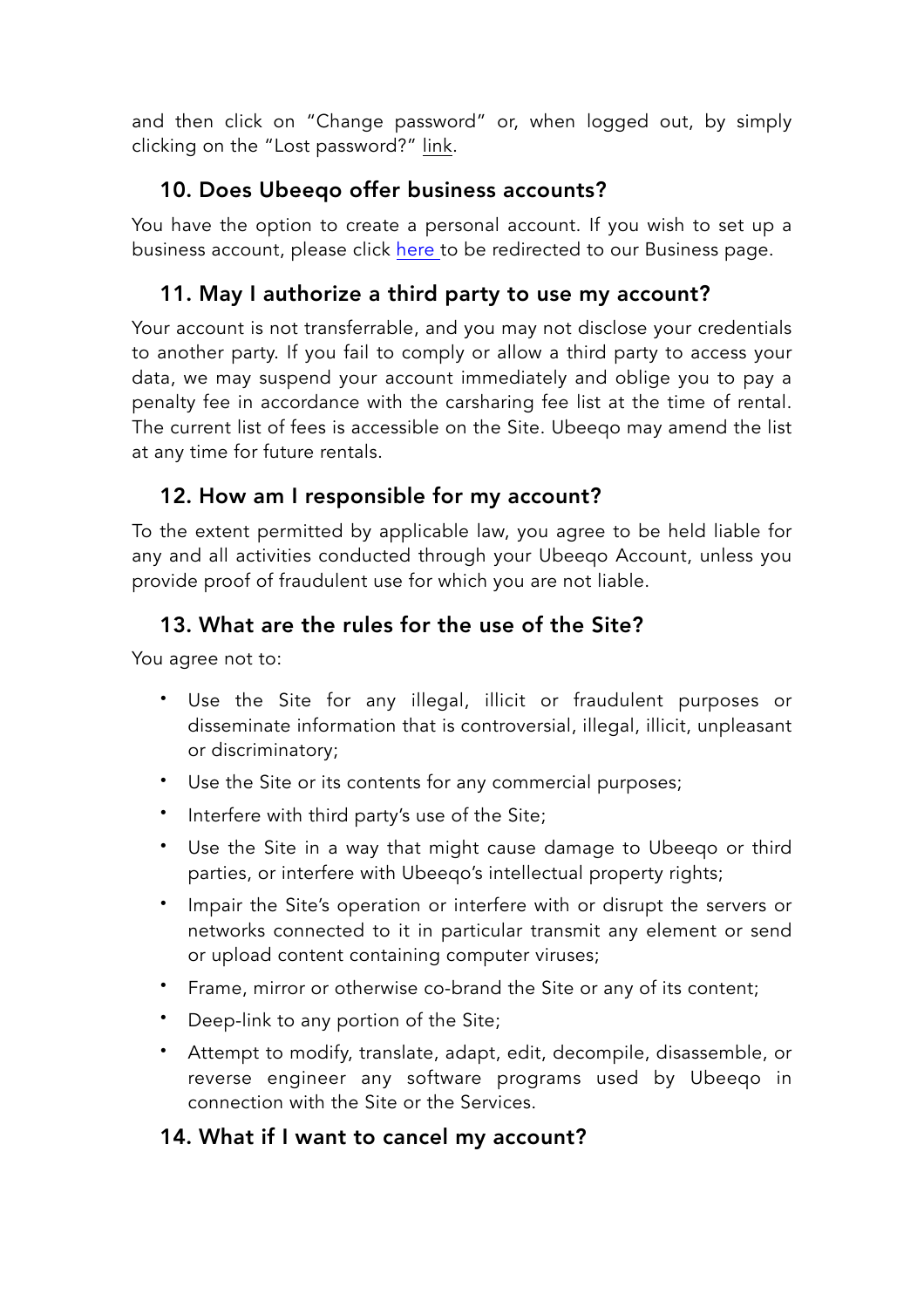These TOU and, if applicable your account registration with us shall be for an indefinite period. You may cancel your account at any time by sending us an email and by filling the cancellation form required according to the applicable Car Sharing Rental Terms available on the Site.

# 15. Can Ubeeqo cancel or block my account?

Ubeeqo may close your account and/or terminate this Agreement for convenience at any time by giving you 14 (fourteen) days' notice via email to your registered email address.

Ubeeqo may immediately, without notice suspend your account and/or terminate this Agreement and/or block your access to the Site, if (i) you have violated these TOU or any conditions contained in the Booking Terms (ii) if Ubeeqo believes in good faith that such action is reasonably necessary to protect the personal safety or property of the Ubeeqo or any of its partners (iii) you fail to pay for the Services.

If your access to or use of the Site and Services has been limited or this Agreement or your account has been terminated by Ubeeqo, you may not register a new account or attempt to access and use the Site and Services through other Ubeeqo accounts, unless explicitly permitted by Ubeeqo. In such a case, please contact Ubeeqo customer service.

# 16. What is Ubeeqo's intellectual property policy?

All of the elements that make up the Site, including software, databases, source code etc. and all corporate names, trademarks and distinctive signs ("Content") are protected is protected by copyright, trademark law and any other national or international laws. The Content is the exclusive property of Ubeeqo and/or its authorizing third parties.

Any use of all or parts of the Content, in particular by download, use, copy, transfer, reproduction or representation (including derivative works) on any media and by any processes, for other purposes than that of strictly private or personal use in a non-commercial objective is forbidden shall constitute an infringement.

Ubeeqo respects the intellectual property of others. If you believe that any of our Content infringes a copyright that you hold or that a link on the Site points towards a web site that contains unlawful or inappropriate content, please contact us immediately via [client@ubeeqo.com](mailto:client@ubeeqo.com). Ubeeqo will take whatever action, in its sole discretion, it deems appropriate, including removal of the challenged material.

# 17. What is Ubeeqo's policy regarding hyperlinks?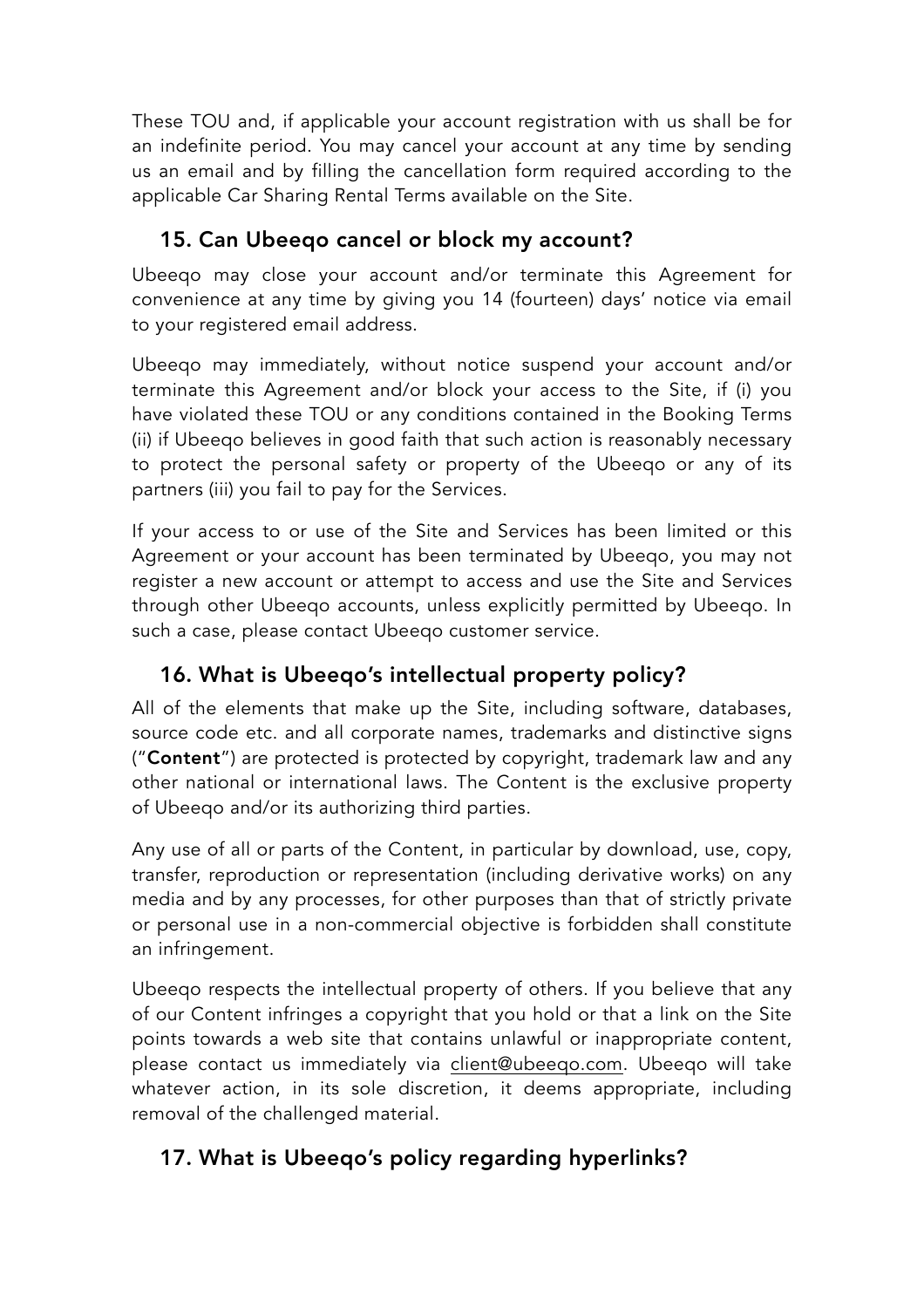The creation of hypertext links and/or inbound links that lead towards the Site is strictly prohibited, unless Ubeeqo has granted explicit and written permission.

Where ever the Site links to websites operated by third parties, Ubeeqo cannot in any way be held responsible for the content.

# 18. To what extend is Ubeeqo liable?

At Ubeeqo, we will do our utmost to ensure that the Site and the Services operate uninterrupted, securely and free of errors bugs and other problems and that information available through the Site is correct. However, this cannot be guaranteed, and the information disseminated on the Site can in no way be assimilated to any guarantee, whatever its object may be. This includes but is not limited to the implied warranties of merchantability, fitness for a particular purpose, title and non-infringement. You therefore must be aware, that you access and use of the Site are at your own risk.

Please note that we reserve the right, in our sole discretion, to modify or suspend or discontinue any part of the Site at any time or to impose limits on certain features and services, without notice or liability to you or any third party.

In no event shall Ubeeqo be liable for any loss or damage resulting directly or indirectly from the use of the Site or other sites linked to it, any information provided by the Site or any transaction entered into through the Site. Some jurisdictions do not allow the exclusion of certain damages, so the above may not apply to you.

Nothing in these TOU excludes or limits your legal rights, namely but not limited to your consumer rights. In particular, Ubeeqo shall be liable for death or personal injury caused by Ubeeqo's negligence, for fraud or fraudulent misrepresentation or for breach of any implied warranties that cannot be excluded by law.

#### 19. How does Ubeeqo protect my data?

Ubeeqo believes in protecting your privacy. Any personal information you post on the Website will be used in accordance with our Privacy Policy. Click [here](https://global.ubeeqo.com/en-gb/privacy) to view our Privacy Policy.

Please note that Ubeeqo reserves the right to keep your personal data for a period of max. 9 months after an account is terminated in order to preserve our legitimate interests such as verifying identity or monitoring fraud.

#### 20. Severability